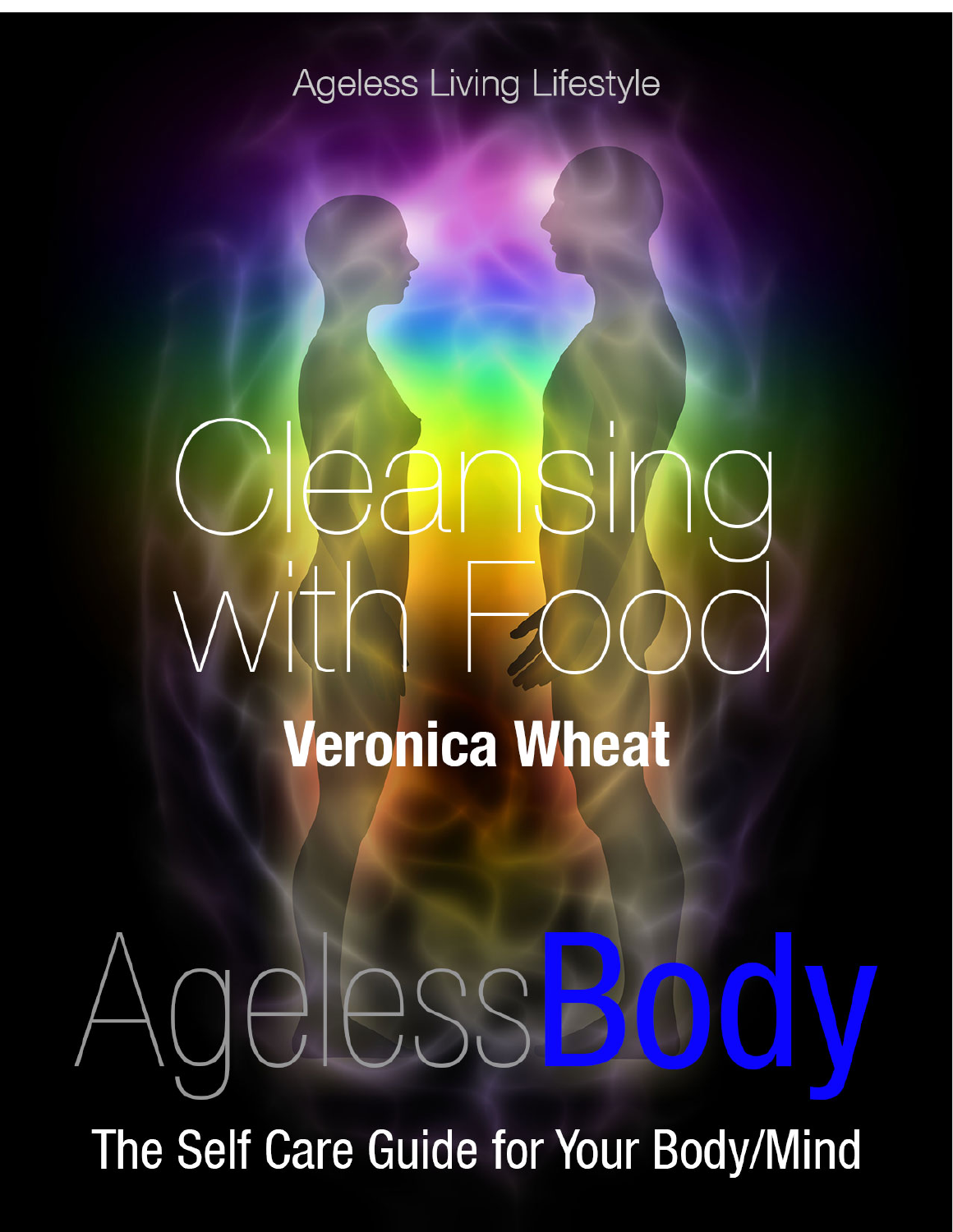



**A message from Ageless Living Lifestyle CEO Rico Caveglia** 

It has always been our mission at Ageless Living Lifestyle to help as many people as possible to improve their health, have more energy and live a longer more productive and joyful life. It is our belief that as one person's life improves, everyone

that person touches, their life improves as well. When enough people's lives improve we will then have a much healthier, prosperous and peaceful world in which to live. We are all just one people inhabiting this beautiful planet called earth. When we begin treating our planet and each other like the brothers and sisters that we are, life will become as it was meant to be……heaven on earth.

All of us have the responsibility to become our best selves and help to create the world we all desire and deserve. We can do it, we just have to commit to doing it. Are you you ready to commit?

We sincerely hope **The Ageless Body Self Care Guide** will be a big help to you in your journey to greatness.

**P. S.** If you find these trainings valuable please share with your family. If you have friends and associates who you feel would like this product please do not give it away, it took an extraordinary amount of work to create this product for you. You can become an affiliate and earn a 50% commission for everyone you refer who buys the program. This will enable us to continue to produce life changing products that contribute to the health and well being of all humanity.

Send us an email @ ricoc@AgelessLivingLifestyle.com and we will set you up an affiliate. Thank you very much

Rico Caveglia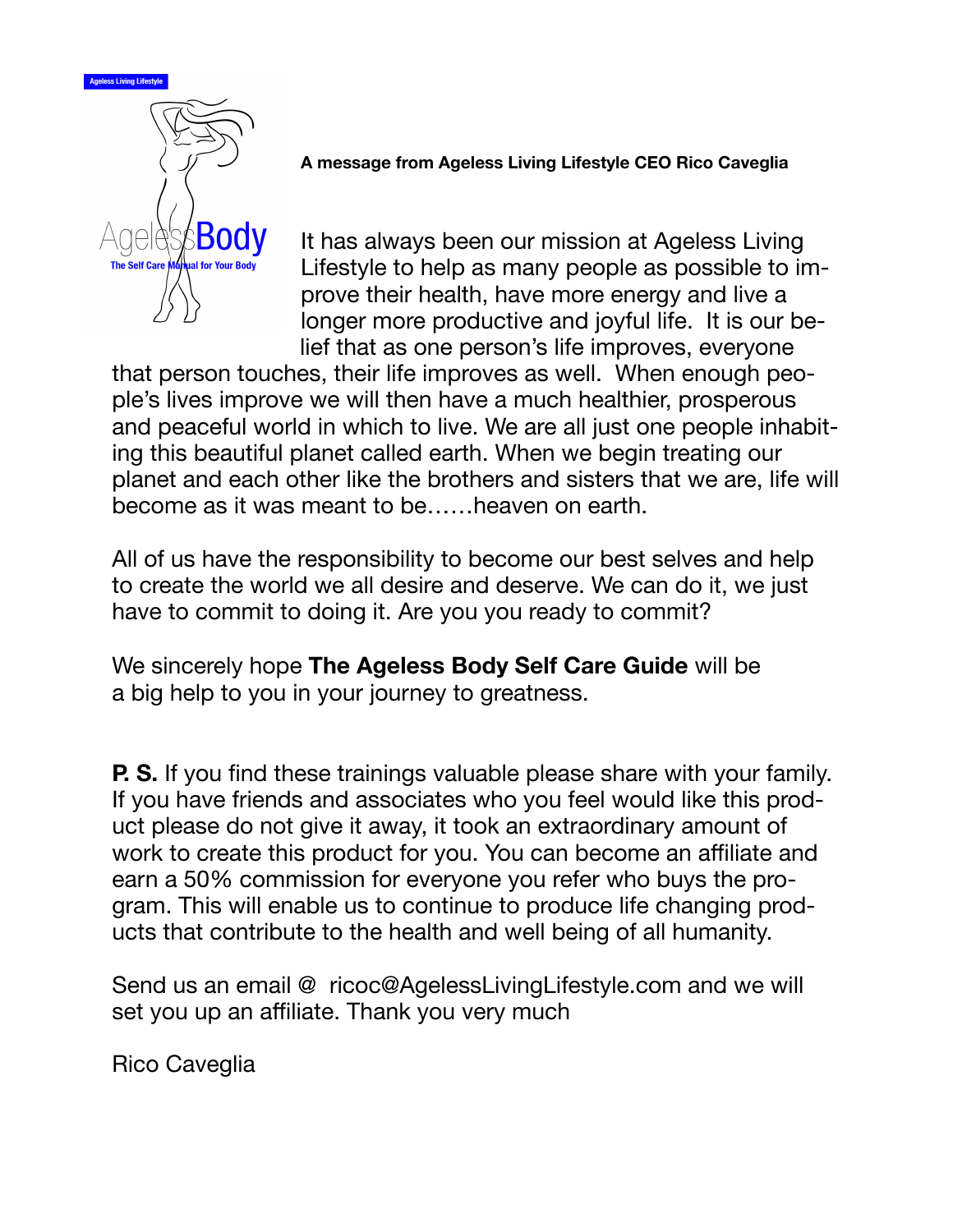### **Cleansing Your Body Interview**

**Rico Caveglia:** Hello, I am Rico Caveglia, and this is your Ageless Body Self-Care Guide, operations manual for your body and for your mind.

The title of today's session is about cleansing. This is such an important topic these days. I'm sure you probably know that we live in quite a toxic environment these days. We're getting toxins from the air, the water, the food, beauty products, building material products. We're getting bombarded with toxins all the time, so it's so important to learn about what cleansing is and what it can do for you and how to do it.

We're very fortunate today to have one of the top experts. Her name is Veronica Wheat, and she is known as Chef V. She is a private chef, a nutritional therapist, and owner of Chef V. It's a green drink and cleansing program company that actually home delivers. She's offering quite a great service. Chef V, Veronica Wheat, thanks so much for being here.

**Veronica Wheat (Chef V):** Thank you for having me, Rico.

**Rico:** Thanks for coming to share your knowledge and wisdom with us. I really appreciate that. Let's get right into it. Always the first question is, how do you define what a cleanse is? What is the definition of cleansing the body?

**Chef V:** Basically, our bodies are designed to naturally cleanse and detoxify themselves. Every night when you go to sleep, your cells start going to work detoxing all the impurities, breaking down foods, getting the nutrients from the food, and really getting rid of the rest of everything. We come in contact with so many toxins.

Our bodies do naturally cleanse; however, in today's world, like you're saying, we are loaded with toxins. All the preservatives in the food, all the additives, the colors, the dyes. In beauty products alone, there's 2,000 chemicals that some companies are banning, and they're not regulated here in the United States. Air pollution has lots of toxins. While our bodies they do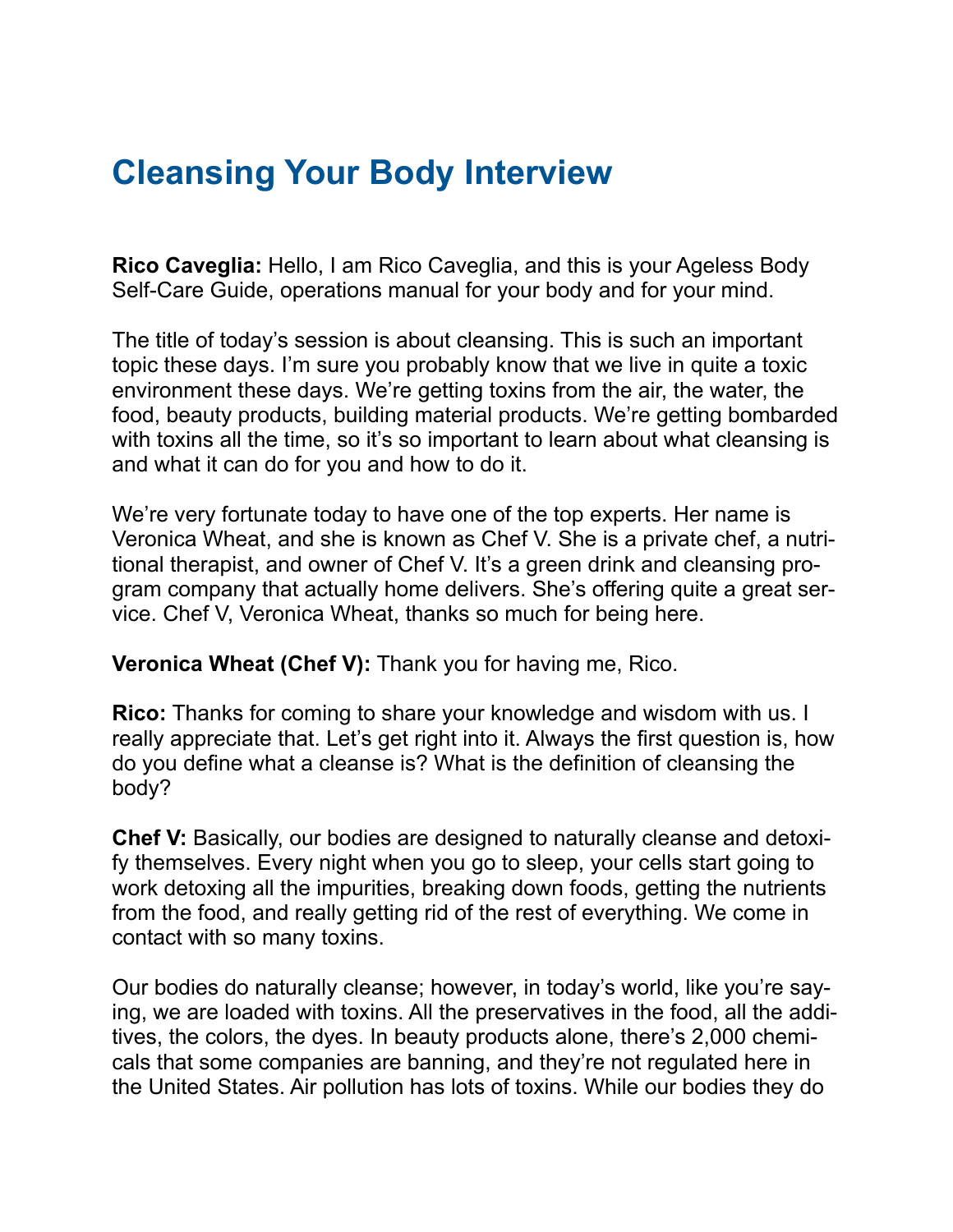naturally detoxify, there's a lot of things out there that our body – it's bombarded. It's too much. So we really do need to give it a break.

If you're really a very healthy person and you avoid perfumes, dyes, bad products, lotions, even toothpaste, shampoos – there's so many chemicals in all these things we're using. If you eat really clean and avoid toxins in all these areas, you're a lot better off. But 95% of the population is unaware of all these things. They're thinking that things are safe from them and putting them in their body or on their body or breathing them in or ingesting them, and it's just too much. Your body starts breaking down. Autoimmune diseases, diabetes, all these different ailments that people are starting to see.

It's important to add cleansing things into your diet. Lemon water detoxifies the liver first thing in the morning, if you're doing that. You'll notice in the morning when you wake up, your pee might be a little darker. You'll have bowel movements. That's really your body cleansing and detoxifying. Your body naturally does cleanse, but there's also ways to add more cleansing and detoxifying systems into your body.

**Rico:** I want to add to exactly what you said. Unless you live on top of a mountain somewhere in purified air and have your own organic garden, no matter what we do, even if we eat organic, we're still getting lots of toxins all the time. So it's so important.

Talk to us a little bit about – it's all about our immune system, especially these days with the virus going around and all that. I think an important thing for people to realize is that these toxins are cumulative. You might say "Just because I eat this apple and maybe it's got preservatives on it, so what?" But the thing is all these things are cumulative, all the different ways we get it. How does that work? When we get too much overload, our immune system breaks down? Is that what happens?

**Chef V:** Yeah. Everyone's really different in how they hold on to toxins, especially if you exercise a lot. That really helps detoxify the body. So if you're exercising and eating well, you are naturally cleansing your body in certain ways.

But a lot of people are not exercising and they're eating really horribly and they're using all these lotions and perfumes, dyes, air fresheners. There's so many chemicals. People think "Oh yeah, I'm going to spray Febreze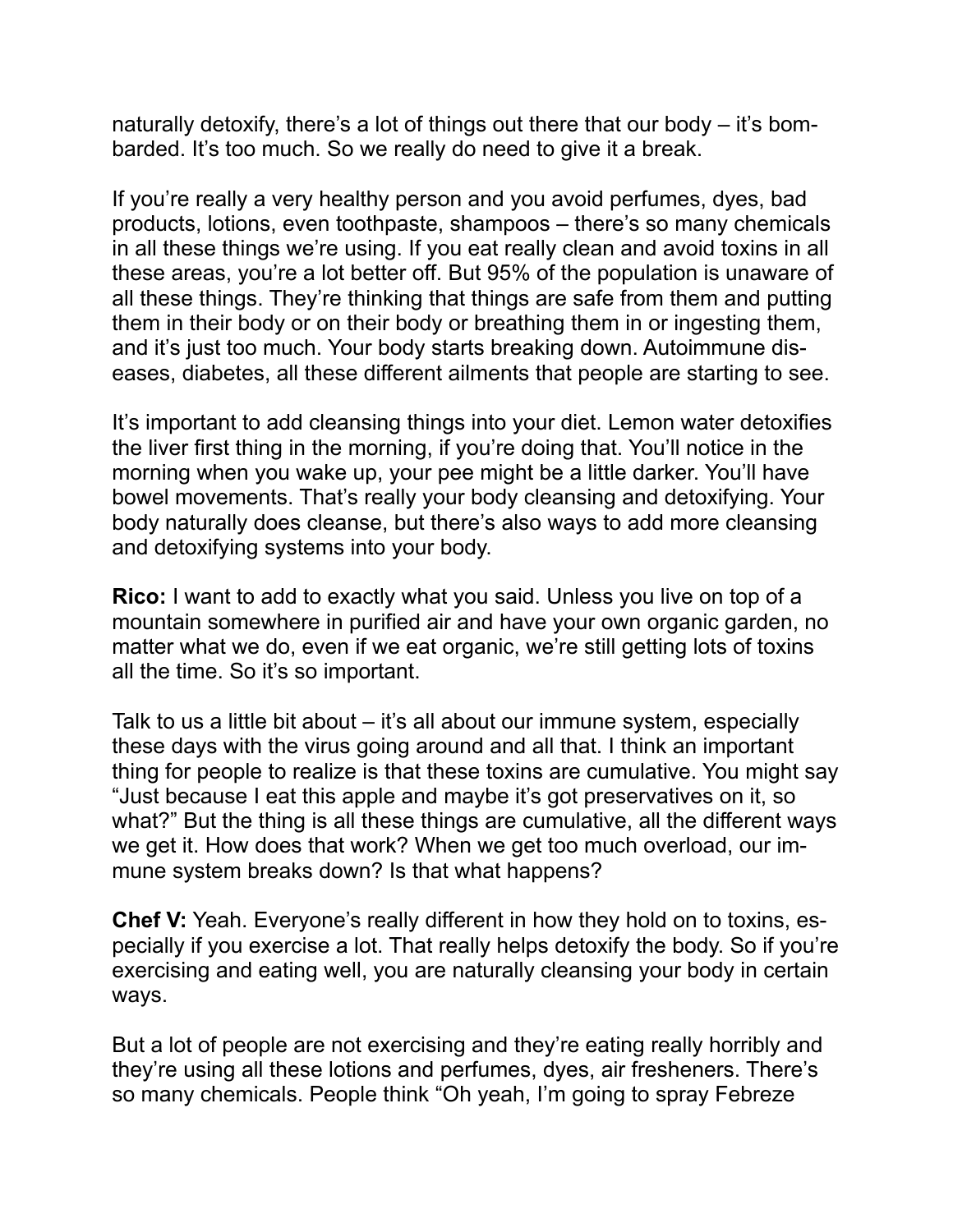around my house to make it smell good!" You're inhaling chemical toxins into your body. There's just so much out there. I think a lot of people think that things are regulated and things are safe for them just because they're on a store shelf when that's completely far from the truth.

We're not infinite beings. Your body has limits, and when you're putting so many toxins – cigarette smoke, lots of alcohol. It can only handle so much, and then you might get lung cancer or liver cancer or something like that. By helping to cleanse and take breaks from certain things – not saying you can never have a drink in your life. It's just if you're going to drink, make sure the next morning you're having lemon water, cleansing, something healthy, a smoothie, a nice salad. If you want to eat pizza for dinner, then make sure you're having something healthy for lunch that's cleansing and detoxifying.

It's all about balance. It's really hard to avoid everything, and it's not going to be fun if you're not enjoying your life. But you do have to balance everything out for the wellbeing of your immune system. Otherwise your body will start shutting down.

**Rico:** Very well said. What are some of the main benefits you've seen from doing cleanses?

**Chef V:** I have developed different sorts of cleanses. I have a whole 3, 5, 7 day cleanse where you're not having any solid foods. You're just having green drinks, protein shakes, and soups. I can go more into that later. But also, what I really practice and preach is having a green drink every day first thing in the morning for breakfast. That way it's the first thing you're putting in your body. It's the first thing processing through your liver, through your colon, and helping you cleanse and detox.

Sorry, what was the question again? I got off-track.

**Rico:** No, that's a really good point of doing that first thing in the morning so you cleanse your liver so your liver is ready for whatever else it might have to deal with during the day.

**Chef V:** Oh, what have I seen from the cleansing.

**Rico:** Yeah, some of the benefits.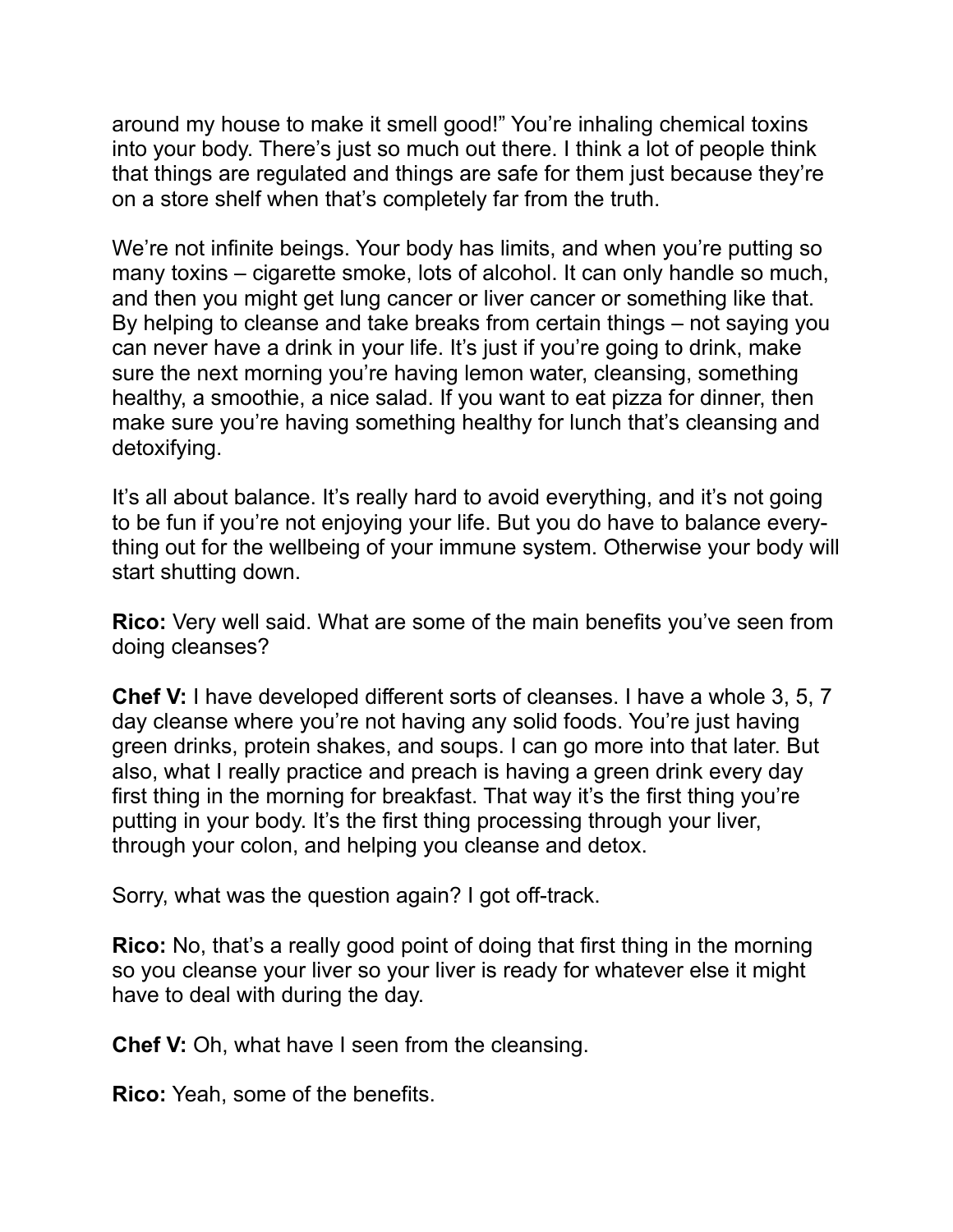**Chef V:** I've had people that have done a 3-day cleanse rid themselves from autoimmune medication in just 3 days. Someone who was on autoimmune medication for 5-10 years. I had a guy that had gout on his leg – huge gout on his leg for 10 years. He did a 3-day cleanse; it completely melted away.

And it's miraculous because it's like, wow, if you're just giving your body this little break – your body is amazing. It does miraculous things. The body can live on Top Ramen, cigarettes, and Coca-Cola. It can survive. It's not going to be thriving, but that's how miraculous the body is.

So when people just give it this little reset, this little break – and I'm not saying don't eat. Don't do lemon water and cayenne for 3 days. If you give your body nutrients and just take a break from all of the crap, the toxins, the alcohol, the gluten, the dairy, the processed meats, all of these things, your body really can function at its best. So that's the things I've seen just from people doing a 3-day cleanse.

But I've had people that do the green drink every day – not just a full cleanse. They have food, they live their normal life, but just by having the green drink every day, I've seen people rid themselves of adult acne, rosacea, eczema. I've had one person lose 245 pounds, my biggest testimonial. He's lost 245 pounds in 14 months, and his whole life has been changed.

I had another lady who did the green drink for a year. She had Type 2 diabetes, she had Graves' disease, and she rid it completely just by implementing a green drink daily, which is just basically cleansing and detoxifying your body and giving your body this influx of nutrients. The most important is empty stomach. That way your body can absorb everything and your cells can get the most benefit from it.

I've seen a lot of amazing things. I could go on for hours, and I have tons of testimonials on my website and Facebook and Yelp.

**Rico:** It works. Talk a little bit about some of the plant-based foods or different plants and herbs and things that are cleansing to the body.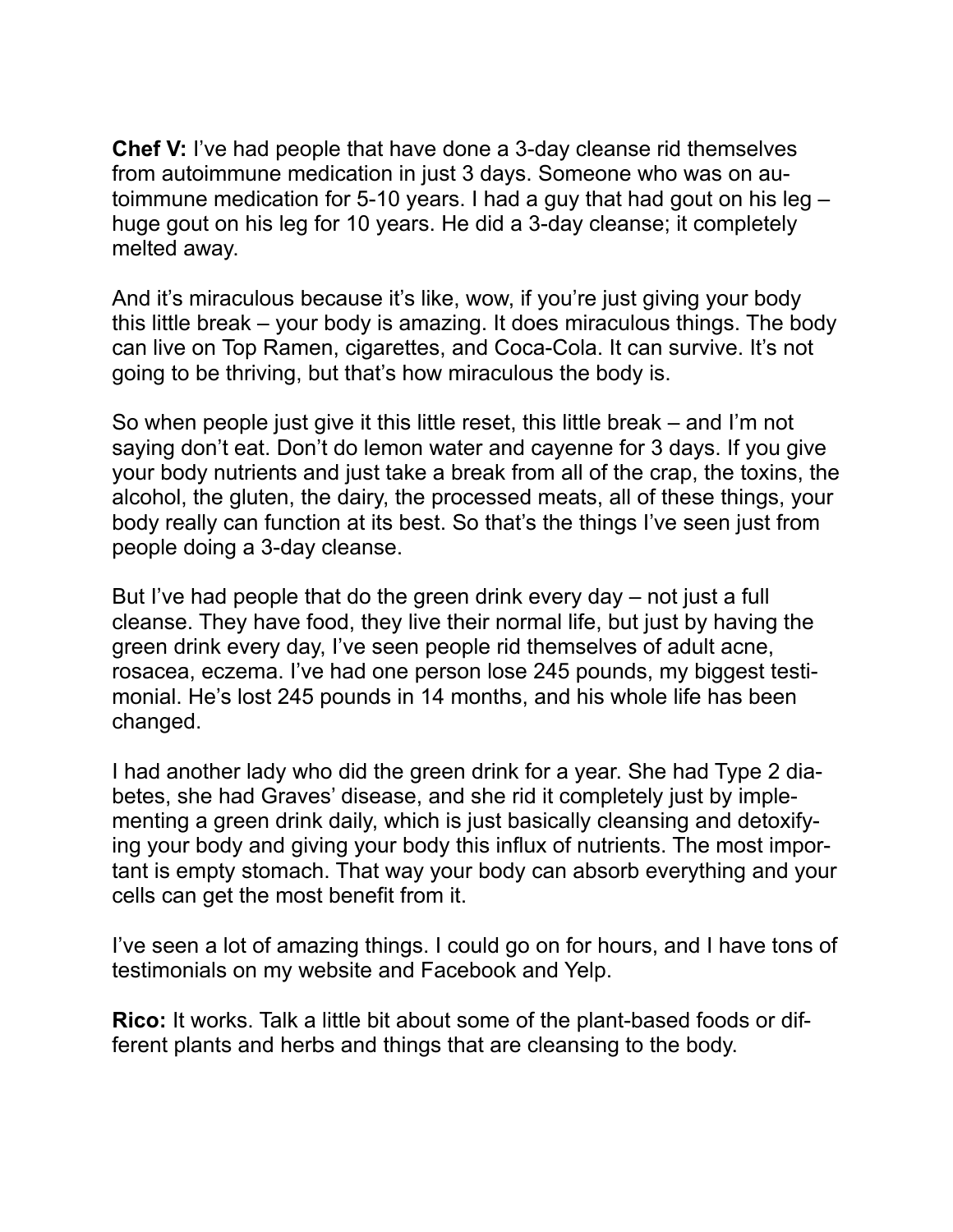**Chef V:** In my drink, I use seven certified organic greens. I've chosen these specific greens because each one has a different function. These are not the only healthy foods that you can use. There's tons more, and I can go a little bit into that.

But specifically for my drink, I use green and black kale because they are the highest phytonutrient greens on earth. The phytonutrients help fight free radicals in the body, which combats cancer. We also have green chard, which helps control your cholesterol. The collard greens help regulate your blood sugar. Dandelion greens specifically cleanse the liver. Parsley has folic acid and the green leaf lettuce is great for your hair, skin, nails, even your teeth. And then I have a little healthy dose of the apple, which also is healthy to have a little apple in your diet.

**Rico:** I'm actually a testimony for you as well because as you know, you're a friend of mine, and you've actually contributed some of your green drinks to some of the workshops and things I've put on here in San Diego. I've had your green drinks quite often, and I have to say they're the best tasting.

Whenever I try to make my own green drink and I put it in a blender and put all the stuff in, it always comes out like – oh man, I can hardly get it down. But you got the formula down. It actually tastes good and it's smooth and easy to drink.

**Chef V:** Thank you. There's also tons of other foods that are really healthy, cleansing, detoxifying. Anything green is going to be great in your diet. Ginger is great, garlic, onions. Berries are great. They have lots of antioxidants. There's tons of other foods that are out there.

During COVID, I've done an immune boosting workshop that I've gone live with and talked about different foods and how to get more of them into your diet and why you should get them in your diet and easy ways to include them. There's tons of foods that are detoxifying. You can even just google "cleansing foods, detoxifying foods," and try and get more of those into your diet. Not saying that's the only thing that you can eat or should eat, but you just eat more of them.

**Rico:** What would your recommend for someone who's never done a cleanse at all and says "Maybe I should try something"? What would you recommend? How would they get started?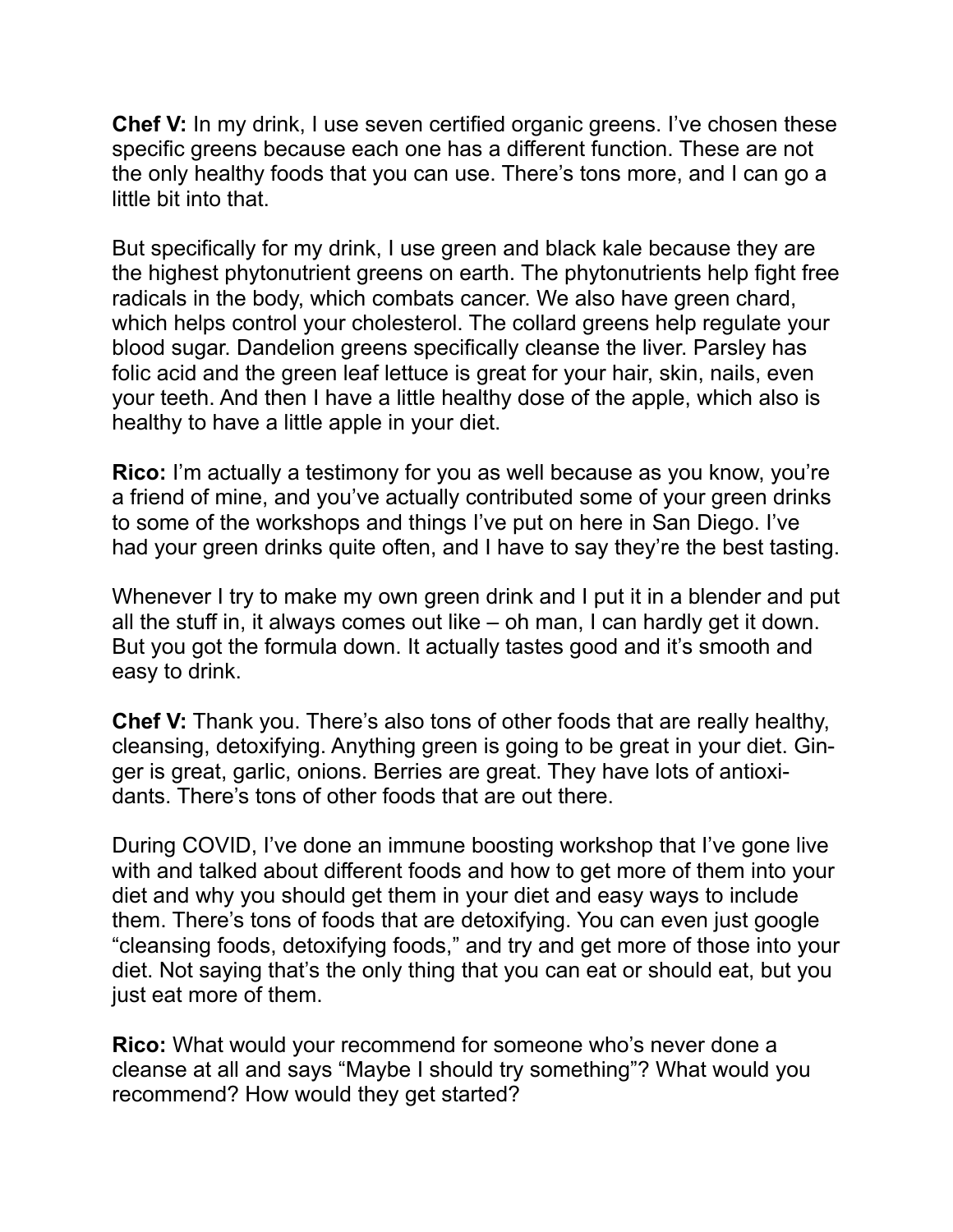**Chef V:** Typically when people come into my store or call or reach out to me through the website or whatever and they want to do a cleanse, they say, "I want to do a 7-day cleanse because I want to get the most benefits." I say, "Why don't you start with a 3-day cleanse?" I put you on a 2-day precleanse of elimination diet. No caffeine, alcohol, no red meat, no gluten, no dairy. Not saying you can never have that; again, just giving your body a little break from that.

Most people lose 5 pounds on the pre-cleanse alone, and they just feel great. Their stomach is flatter, they have more energy, more vitality. Then I have them do a 3-day cleanse. I say anyone can do anything for 3 days. It's pretty simple. By Day 2 you're more than halfway through. I do give you everything that you need for the cleanse. You get four 16-ounce green drinks a day, two protein shakes a day, and then a yummy detox soup at night. By the time you get to that soup, it tastes like a steak because you're so ready for it. [laughs]

I always tell people, it's your cleanse. Listen to your body. If you need to add something into the day, like if you're like, "Oh my gosh, I'm not going to make it," most of the time it's in your head. We're so conditioned to have breakfast by this time and lunch by this time and dinner by this time because of society. So I tell people, be easy on yourself. If you need some raw nuts or some fresh vegetables or even just a clean piece of protein at the end of the day, make it your own.

But the purpose of cleansing basically is you don't want to have as many solid foods because your body is usually always busy breaking down foods and digesting foods and assimilating where the proteins go, the carbohydrates, all these things, and then getting rid of the waste. That takes a lot of work and energy for your body. So at night, your body gets this break, and that's when the most miraculous things happen in your body – at night, when you're sleeping. If you're young, you're growing in your sleep. Your body is detoxing and doing all these things.

So basically when you're doing my 3-day cleanse, you're just extending that process. Everything that we serve is blended, not juiced. You're getting all of the fiber, but it is blended so that your body doesn't have to break it down and work so hard to digest it. And when your body is not working so hard to digest things, it can go and use all that energy to do other amazing,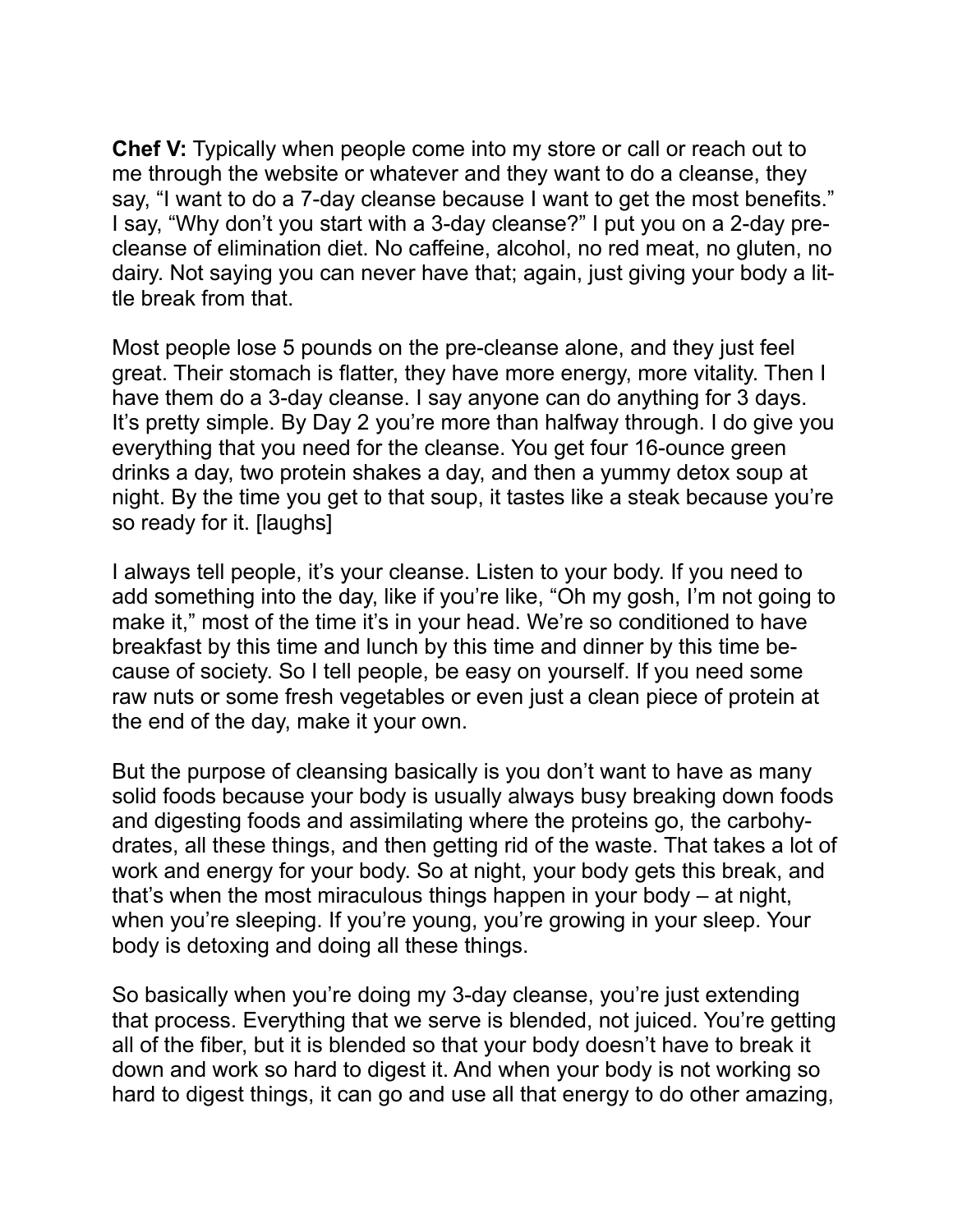miraculous things, like rid that guy of gout that he had for 10 years, or help the immunity build itself back up.

That's what the purpose of cleansing is, so I tell people if you can, try not to eat anything other than what we've provided you. But again, don't make it miserable. Don't feel like a failure and then give up because "I had to have a piece of chicken or some nuts" or something. Just keep going. You're still doing way better than you would if you hadn't done anything at all.

**Rico:** I've found too that sometimes when you think you're hungry, you really maybe are thirsty. Just drink some water sometimes or go for a walk or something. Brush your teeth. Then you don't feel like eating anything. It's all little things that you can do. But yeah, again, I like what you said: you don't have to be so strict and think that you lost it all. Anything you do is better than nothing.

Don't you find, too, that if you want to do a little bit longer one, once you get through about 3 days, it gets a lot easier, doesn't it?

**Chef V:** Yeah. I have so many people that tell me, "Oh my gosh, by Day 3, I could go two more days!" I always tell people, "Cool. If you live around here, if on Day 3 you're feeling like a million bucks, come back and we'll give you two more days and you can keep going on the 5-day cleanse." But a lot of it is mental. If you think "I have to do 5 days," by Day 3 you're like, "Oh God, I'm barely halfway done." It's mental, and that's where a lot of people can choke up.

But if you're listening to your body and really paying attention to what it's telling you – because your body will tell you what it needs and what it wants. Your body tells you when you're hungry. Your body tells you when you need to go to the bathroom. A lot of times people don't listen to their body. And just like you said with the water – I'm a nutritional therapist, and I counsel a lot of my clients in their health journeys, and you'd be surprised. 90% of people do not drink enough water. Not even close.

I had a client that said, "Oh, I definitely drink enough water." I have this scale that I would bring around if I'm counseling in person – most of the time it's via Zoom or telephone – and it tells you what your body water percentage is. This woman who thought she was getting enough was way un-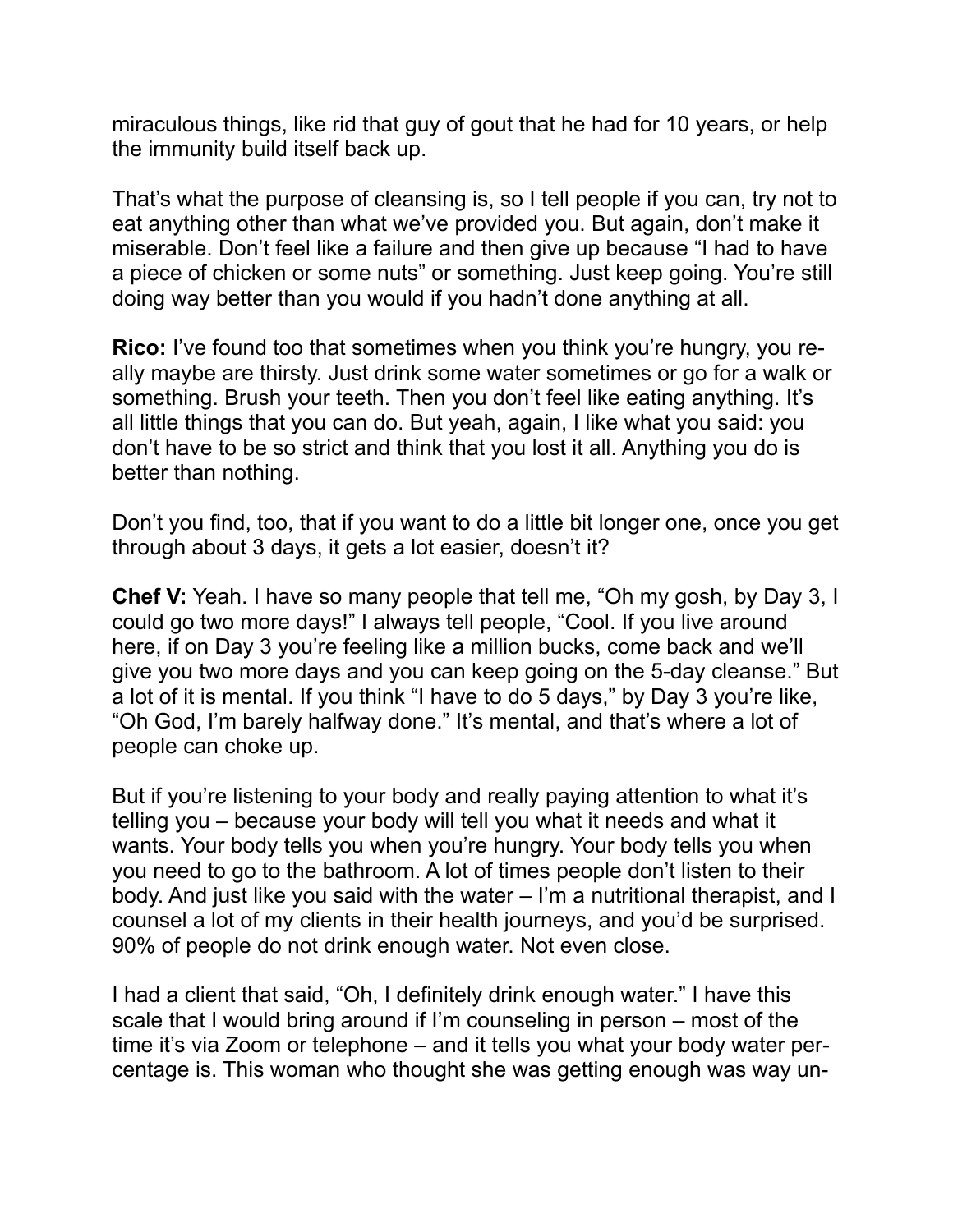der the percentage. It was supposed to be around 50-60% and she was about 42%. She was really shocked. She said, "That's so strange."

Then we got to the bottom of it and she was counting the green drink and her collagen tea that she was drinking as water. I said, "No, as soon as you mix more than one ingredient with water, it's no longer water. You need to just be drinking water." It's an example of why people are so confused. There's not really this book that you're handed as a child or even an adult that tells you, "This is how you need to eat. This is what you need to do. You can have this much water."

There's so much noise out there about nutrition and what to eat or not to eat, don't eat gluten, you've got to be vegan, you can't eat after 7:00. There's just so much noise out there. It's really not that hard, but the food industry has made it extremely hard and the diet world has made it extremely hard for people to be healthy and be successful in their food journeys.

**Rico:** Absolutely. That's what this project is all about. I'm getting experts and people who I know that really have concern for their patients and their customers, and it's all information you can trust. That's what this project that you have is all about: giving you the right information so you can get past all the misinformation and the overwhelm and you'll know exactly the best ways to care for your physical body.

One more question. How often do you recommend people do a cleanse?

**Chef V:** Again, this is a question that I get all the time, especially when people have great success on the cleanse. For me, I don't really do a 3-day cleanse that often. Probably the last time I did one was 2 or 3 years ago. You might think, "What? Chef V doesn't do a 3-day cleanse?"

But that's because I'm doing something for myself every day, and that's the most important thing. The reason why I created the cleanse is because, yes, it works and people are successful. But really, the success and lifelong changes come with what you're doing every day.

I make sure that I have a green drink or something very healthy first thing that I put in my body. If I'm traveling, I either try and find some place to make a smoothie, or if the hotel will make something, or if not, I go into the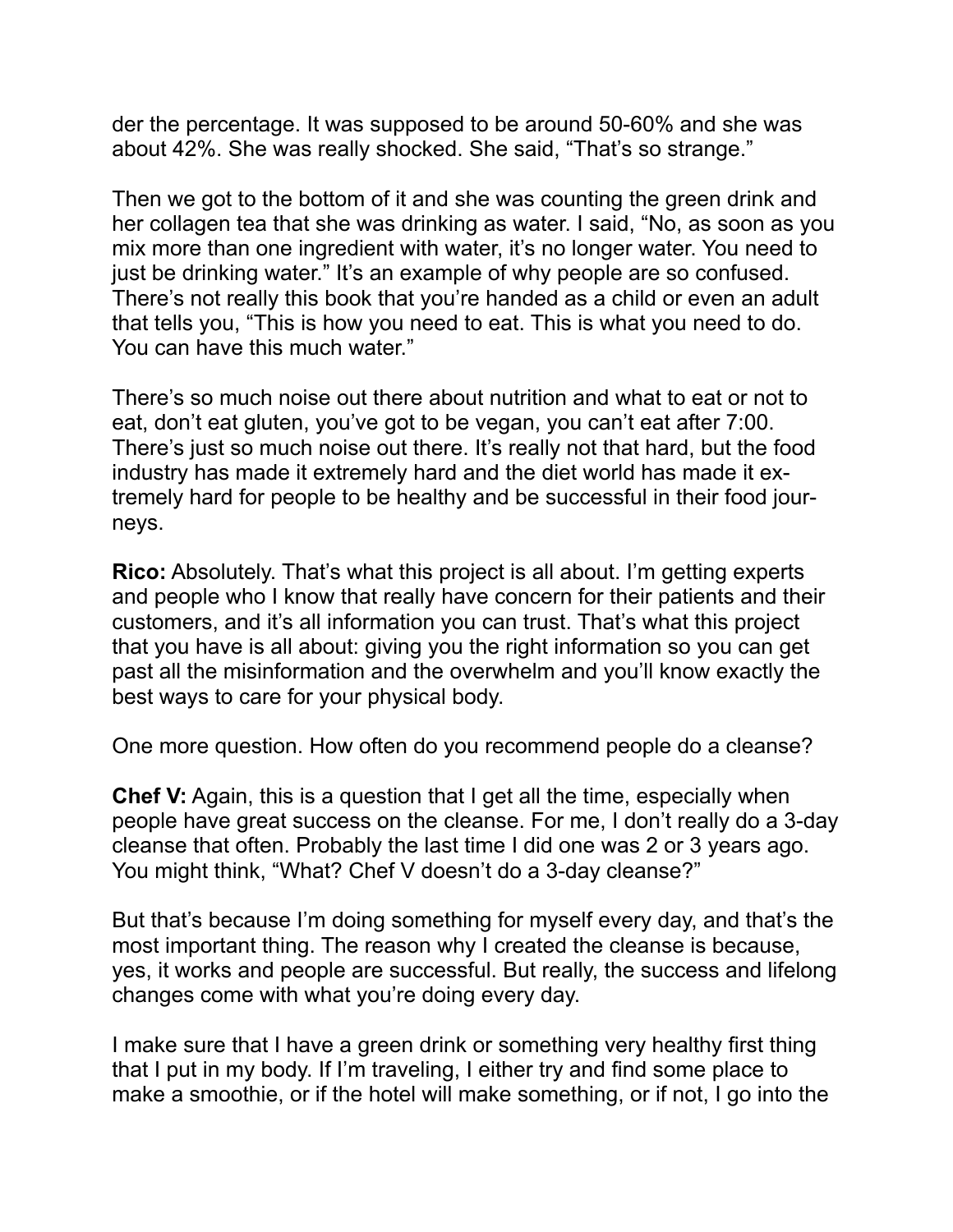grocery store and get a piece of fruit or I eat a salad for breakfast. No one's ever taught us to eat vegetables for breakfast. Have you ever seen a salad on a breakfast menu? No. You have cereal, pancakes, eggs, bacon, toast. Lots of carbohydrates. What that does is puts your body more at a halt. It's not really helping your metabolism speed up and turn on.

But when you're giving your body living nutrients, vegetables, salad – the other day I had a Thai salad leftover in my refrigerator. I'm in a hotel right now in New Jersey, and I didn't have my green drink, even though my store is not far. I had to do some work in the morning and I was hungry, so I took the Thai salad out and started eating the cucumbers and the carrots and the lettuce out of there. That was my breakfast.

Then I can wait till lunch and I can be a little bit more lax and have a sandwich or a piece of pizza or something. It's not like you have to eat that way for every single meal. Just try and get more of those nutrients in your body.

And the most important, like I said, is first thing. What are you putting in your body first? That's the first thing after your body has worked so hard all night to cleanse and detoxify, and then you're going to shove it down with bacon and sugary orange juice? That's not really beneficial. It's really going to make your body have to work harder in order to cleanse and detoxify itself. But if you're putting something that is healthy and cleansing or detoxifying first thing, again, you're prolonging that cleansing process that your body is naturally doing, and you're helping aid that cleanse and detoxification process.

**Rico:** Such good information. Thank you. I just want to add, I think the point you were making earlier was if you do a clenase and then you go back to eating junk food and don't change your lifestyle habits, then you're going to get real toxic again real quick, and you're going to need to do it again a lot sooner.

But even if you're trying to have some green drinks every day and be as healthy as you possibly can, a lot of people recommend doing a cleanse with a change of the seasons, maybe four times a year is a good thing to do. But I agree with you; I try and do a daily detox. I exercise and sweat and drink lemon water, drink green things. If you incorporate that into your lifestyle, you don't have to do a regular full-on cleanse quite so often.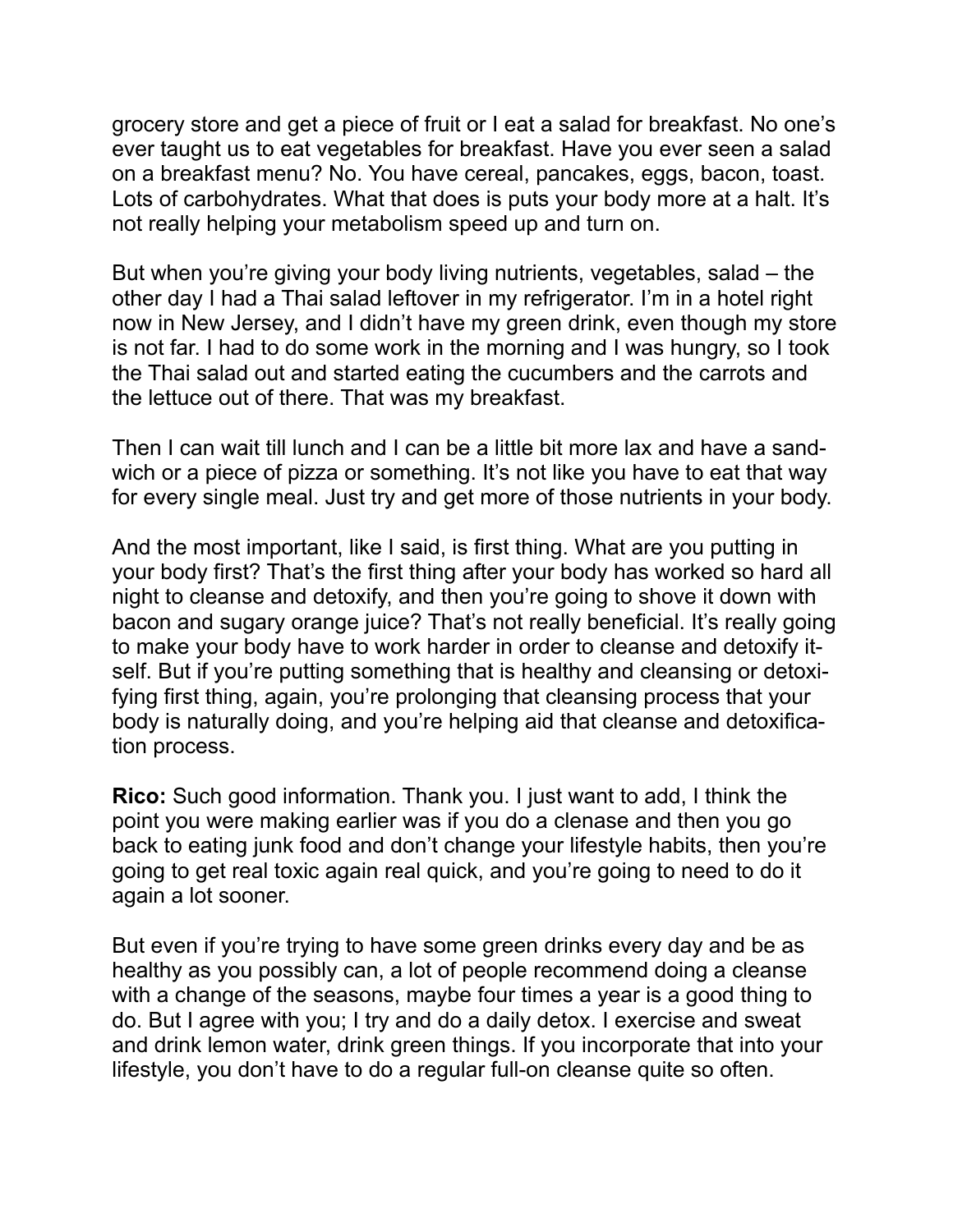**Chef V:** Yeah. To further answer your question – sorry, I got a little sidetracked and excited – when people ask me, "How often can I cleanse?", I say everyone's different. If I've learned anything in the 10 years I've been doing this, I know that everybody's different. Everyone's different in the way they cleanse, in the way they detox, in the toxins they've held on to, in the amount of toxins, the different toxins that they've ingested or taken throughout their life.

Some people are way more toxic than others, and they probably do need a nutritional reset more often, and they're probably not taking care of their bodies in between these 3-day cleanses or whatever. So when people ask me, "Can I do a cleanse every week?", that's probably not a healthy option. Your body does need calories. It does need nutrients to survive. The cleanse is low calorie, but it's very high nutrient.

So I tell people maybe every 3 months, twice a year. At least maybe once a year doing something to nutritional reset. Some people will just take January and do no alcohol for January. That's a perfect example of a nice little cleanse or reset. There's different ways. It's not just one magic potion that works.

But mine has had great success, and I highly recommend people try it if they are feeling toxic. Or maybe they've been on medication, in the hospital or something like that. There's so many things. Everyone has a different journey, and I'm happy to answer anyone's questions if they do have questions about their specific needs. You can always email [chefv@chefv.com](mailto:chefv@chefv.com). We're happy to assist you and tailor something that works for you.

**Rico:** So well said. Really good information, Chef V. Thank you so much. On that same note, I want to remind you that this video training comes with a PDF. You have a transcription, so you can read it, and we definitely always recommend that you go to all of our experts' websites. They have lots of information there. Often they have free gifts for you, they have special offers. I know Chef V does. And they're there also to give you some coaching, to give you some training or give you some help. We really recommend that you stay in touch and keep on learning from our experts.

Being healthy and creating wellness is an ongoing process. It's a lifetime process. Stay connected to all this great information. We're all learning as we go as well, so as you stay connected with our experts, you'll be updated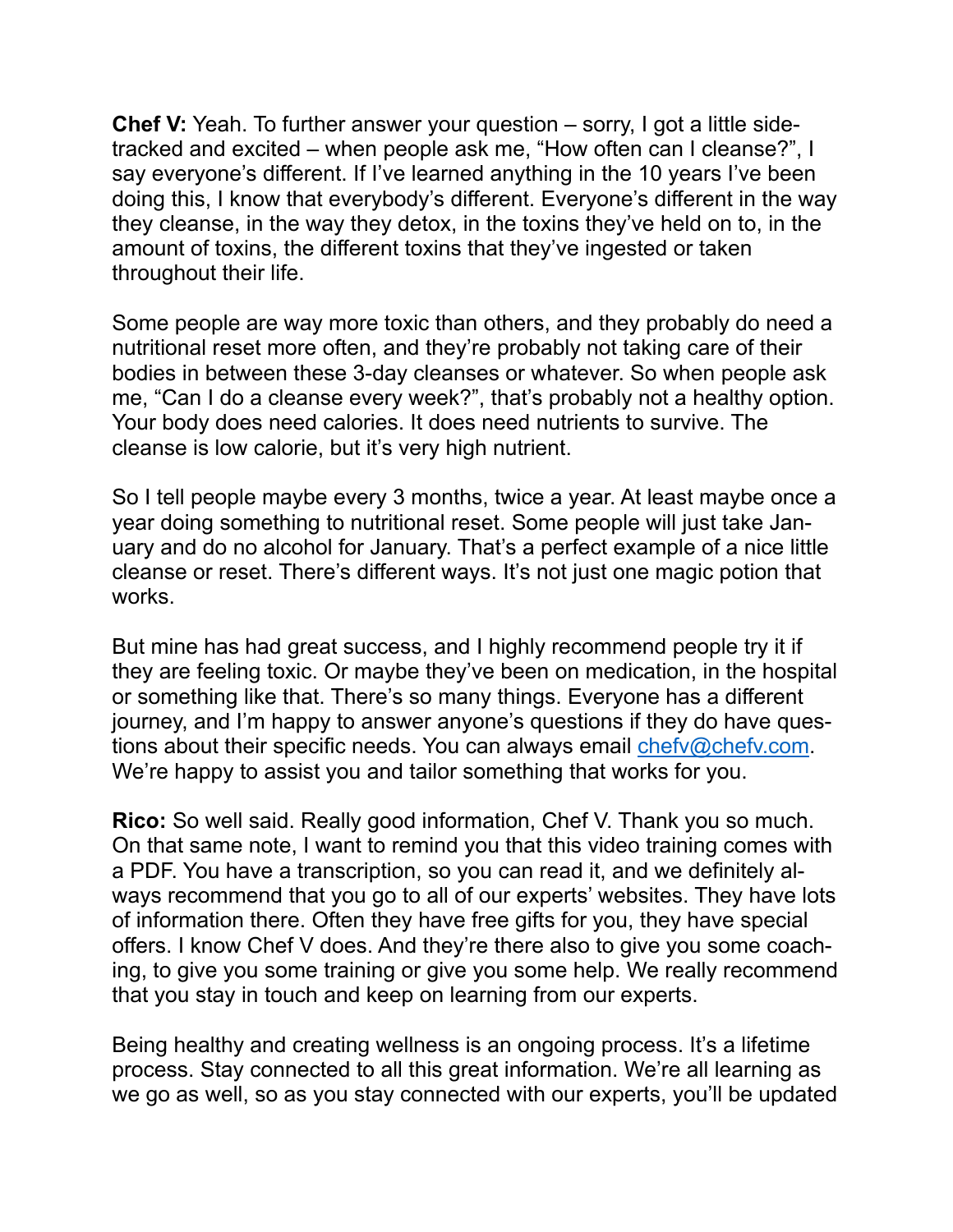with all the latest scientific information and things that can really help you achieve optimal health and wellness. That's what this whole project is all about.

Chef V, that was so good. Thank you for that great information. I really appreciate it.

**Chef V:** You're welcome. Thank you for having me. Again, if anyone needs anything, you can email, reach out. I also have our website, [www.chefv.](http://www.chefv.com) [com](http://www.chefv.com). We do 50% off your first order on cleanses.

Also our green drink subscription, which is a monthly subscription to our juice, and it comes every week like the modern day milkman. It's a 100% money back guarantee on our green drink delivery, so you can taste it, try it out. Or if you're next to one of our stores – we have a store in West Caldwell, New Jersey as well as San Marcos, California. You can come in, taste the drinks, ask questions, and we're happy to help always.

**Rico:** You can find all this information in the PDF. Once again, thank you, Chef V. And thank you for being here.

**Chef V:** Thank you.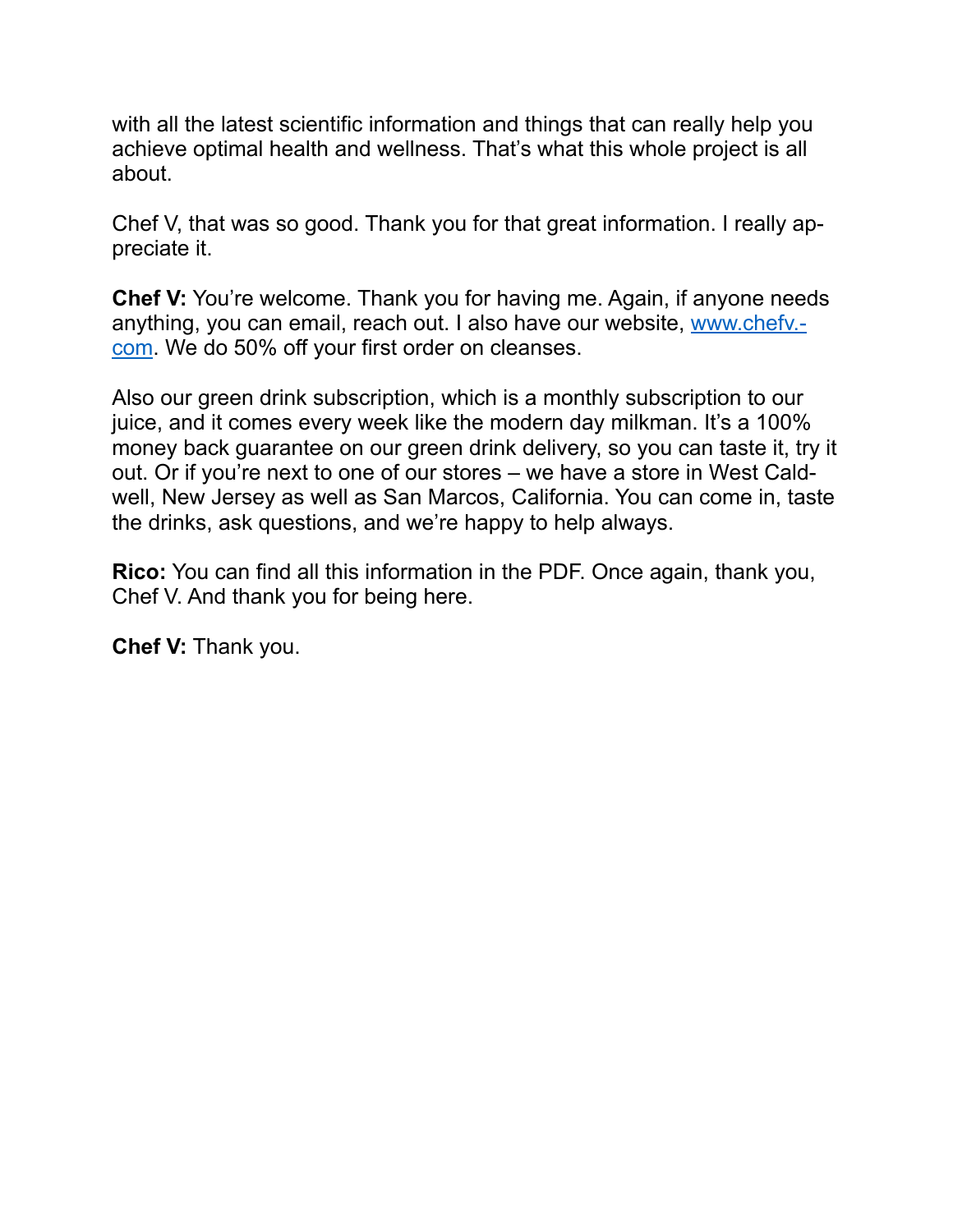

#### **Veronica Wheat is known as Chef V**

She is a private chef, nutritional therapist, and owner of Chef V a green drink and cleansing program company that home delivers.



Special offers @ www.chefv.com